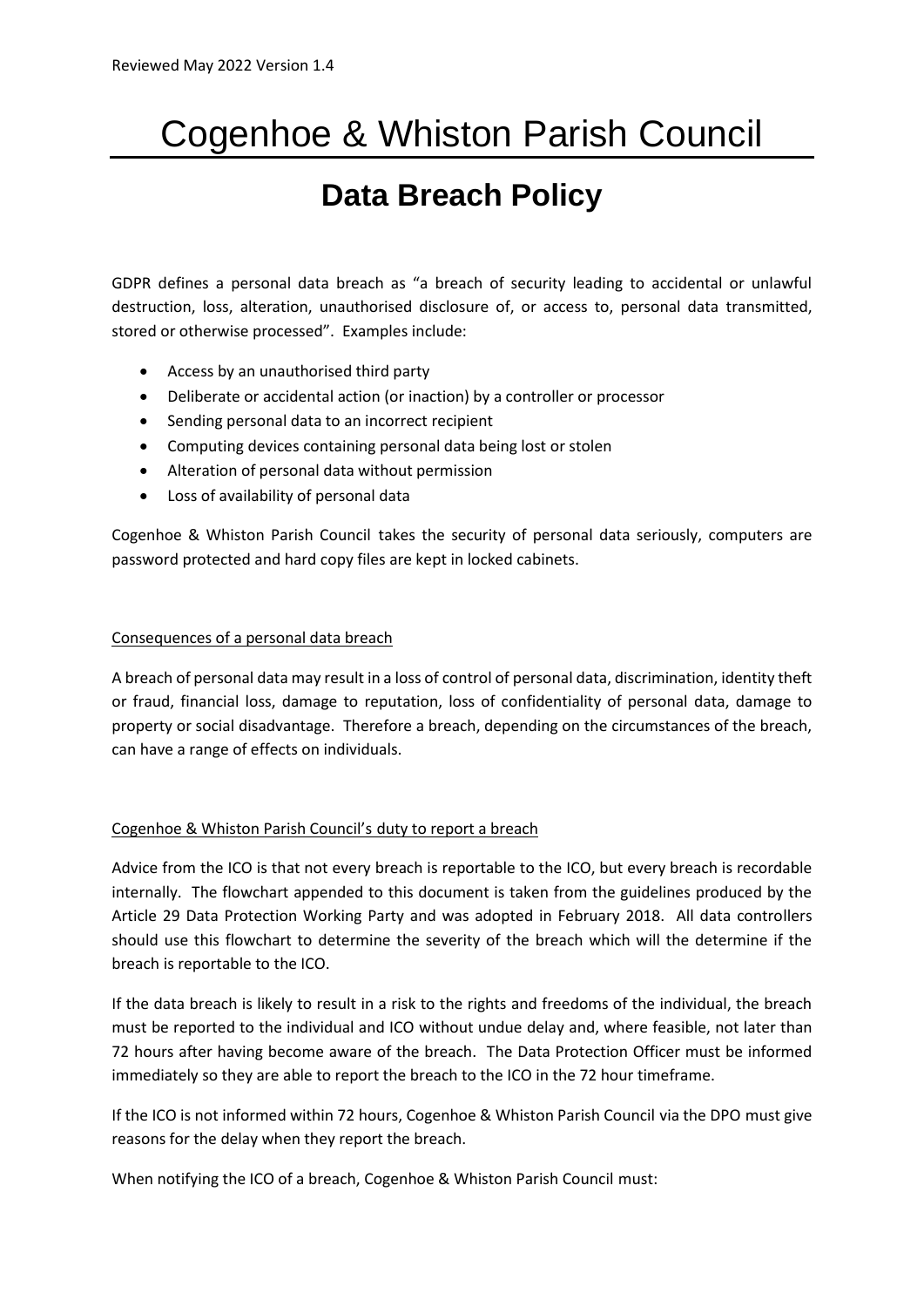- i. Describe the nature of the breach including the categories and approximate number of data subjects concerned and the categories and approximate number of personal data records concerned
- ii. Communicate the name and contact details of the DPO
- iii. Describe the likely consequences of the breach
- iv. Describe the measures taken or proposed to be taken to address the personal data breach including, measures to mitigate its possible adverse affects.

When notifying the individual affected by the breach, Cogenhoe & Whiston Parish Council must provide the individual with (ii)-(iv) above.

Cogenhoe & Whiston Parish Council would not need to communicate with an individual if the following applies:

- It has implemented appropriate technical and organisational measures (i.e.encryption) so those measures have rendered the personal data unintelligible to any person not authorised to access it;
- It has taken subsequent measures to ensure that the high risk to rights and freedoms of individuals is no longer likely to materialise, or
- It would involve a disproportionate effort

However, the ICO must still be informed even if the above measures are in place.

#### Data processors duty to inform Cogenhoe & Whiston Parish Council

If a data processor (i.e. payroll provider) becomes aware of a personal data breach, it must notify Cogenhoe & Whiston Parish Council without undue delay. It is then Cogenhoe & Whiston Parish Council's responsibility to inform the ICO, it is not the data processors responsibility to notify the ICO.

#### Records of data breaches

All data breaches must be recorded whether or not they are reported to individuals. This record will help to identify system failures and should be used as a way to improve the security of personal data.

# Record of Data Breaches

| of<br>Date | Type of breach | Number of            | Date reported to | Actions to     |
|------------|----------------|----------------------|------------------|----------------|
| breach     |                | individuals affected | ICO/individual   | prevent breach |
|            |                |                      |                  | recurring      |
|            |                |                      |                  |                |
|            |                |                      |                  |                |
|            |                |                      |                  |                |
|            |                |                      |                  |                |

To report a data breach use the ICO online system:

<https://ico.org.uk/for-organisations/report-a-breach/>